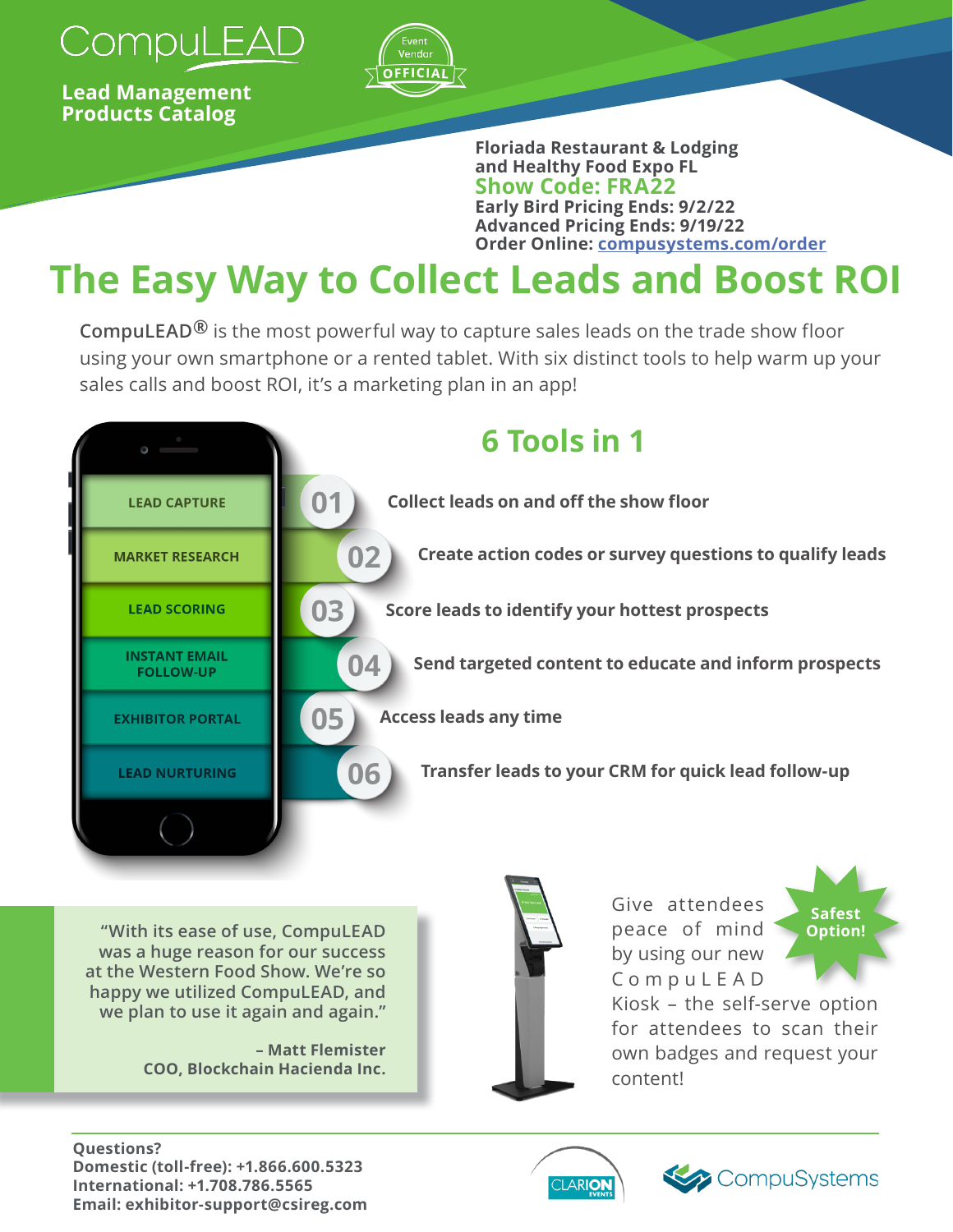

**Lead Management Products Catalog** 



**Floriada Restaurant & Lodging and Healthy Food Expo FL Show Code: FRA22 Early Bird Pricing Ends: 9/2/22 Advanced Pricing Ends: 9/19/22 Order Online: [compusystems.com/order](https://www.compusystems.com/order/?e=FRA22)**

# **Lead Collection Options**

# **A-la-Carte**



# CompuLEAD® App (use your own device)

- Download our app to your smart phone or tablet
- Capture leads at your booth, networking dinner, or anywhere else
- Quickly qualify leads for fast follow-up

| --- |                               |  |
|-----|-------------------------------|--|
|     | $\overline{a}$                |  |
| ï   |                               |  |
|     | ٠                             |  |
|     | a wanda wa<br>٠<br>Villa<br>٠ |  |
|     |                               |  |
|     | <b>A MARINE</b>               |  |
|     | ٠<br>$\sim$<br>---            |  |
|     | ------<br>٠                   |  |
|     | ٠                             |  |

#### CompuLEAD® Tablet

- Rent an Android tablet with the app pre-loaded
- Capture leads at your booth, networking dinner, or anywhere else
- Quickly qualify leads for fast follow-up
- Wireless printer available (Add-on option)

# **Packages**

| Ala San Wil |  |
|-------------|--|
|             |  |
|             |  |
|             |  |
|             |  |
|             |  |
|             |  |
|             |  |

#### CompuLEAD® App Package (use your own devices)

- Download our app to 3 of your own smart phones or tablets to capture more leads simultaneously
- Qualify top prospects with custom qualifiers and surveys
- Send prospects up to 5 video links & 15 PDFs (up to 5 MB each) for quick email follow-up

#### CompuLEAD® Tablet Package

- Qualify top prospects with custom qualifiers and surveys
- Send prospects up to 5 video links & 15 PDFs for quick email follow-up
- Wireless printer pairs to one device/app at a time
- Delivery, set up, and in-booth training

#### CompuLEAD® Kiosk Package

- Kiosk stand, HD touchscreen tablet, kiosk software, integrated barcode scanner, and internet service
- Custom survey questions and digital content delivery system leave your hard copies at the office
- Delivery, set up, training, and pickup
- Dimensions: Kiosk: 4 ft. tall; Base: 22 in. long; Touchscreen tablet: 15 in. x 10 in. with 15 in. in viewable screen

# atEvent® Premium Package (use your own device)

- Download our app to 3 of your own smart phones or tablets
- Scan business cards or badges—or enter a code for fast, contactless capture
- Capture important context with customizable qualifiers and follow-up actions
- Follow up faster with marketing automation and CRM integration
- Gain actionable event analytics in-app, in-portal, and by email post-event
- Capture marketing consent to comply with CCPA and GDPR

**Questions? Domestic (toll-free): +1.866.600.5323 International: +1.708.786.5565 Email: exhibitor-support@csireg.com**